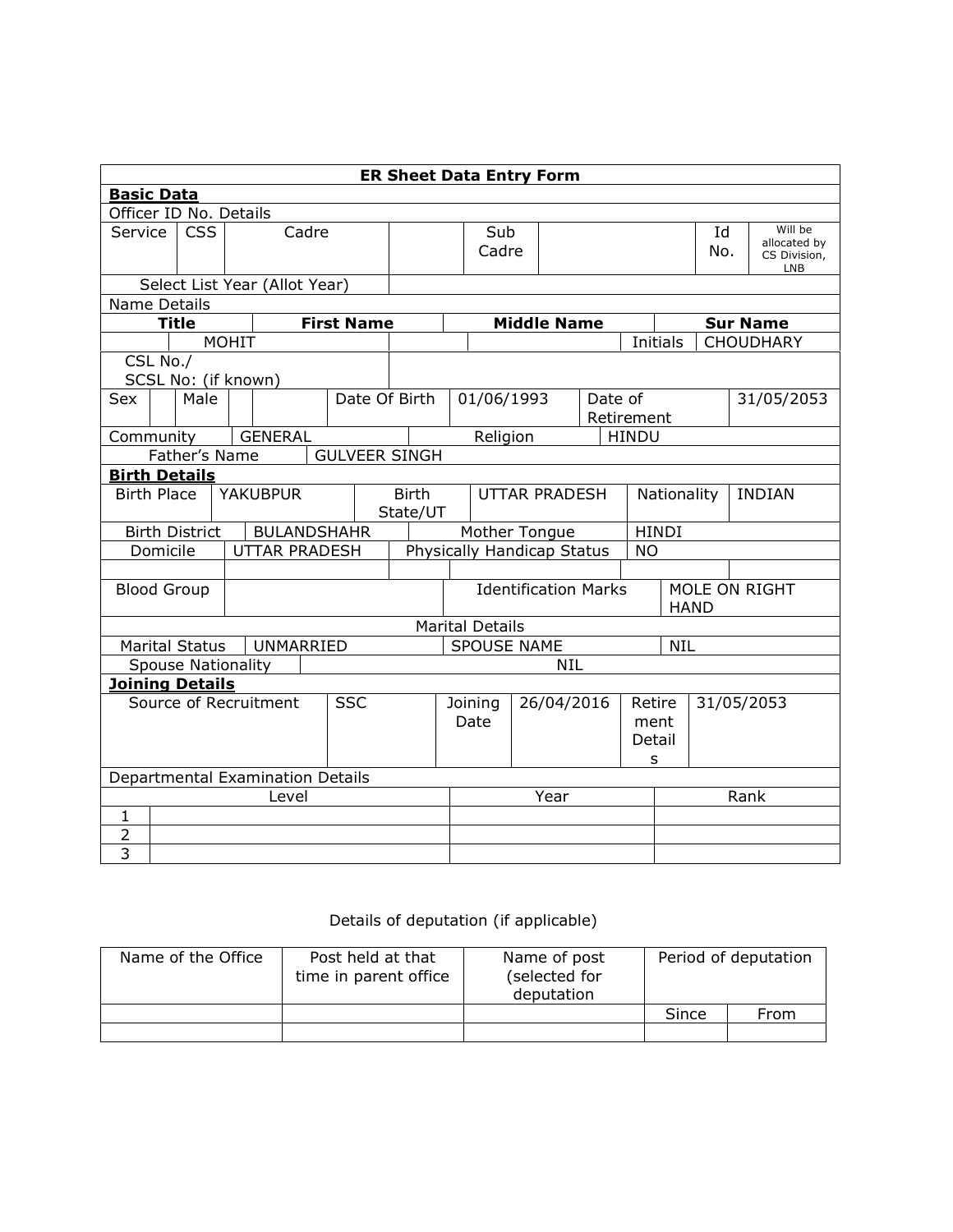## Details of Foreign Visit

| SI.<br>No. | Place of Visit | Date of<br>visit | Post held at<br>that time | Whether it<br>is a<br>personal or<br>official visit | Details of visit |
|------------|----------------|------------------|---------------------------|-----------------------------------------------------|------------------|
|            |                |                  |                           |                                                     |                  |

## Transfer/Posting Detail (if applicable)

| Place                                                                                                     | Period of posting |                          |  |                          |  |  |             |           |                          |  |                          |  |
|-----------------------------------------------------------------------------------------------------------|-------------------|--------------------------|--|--------------------------|--|--|-------------|-----------|--------------------------|--|--------------------------|--|
|                                                                                                           | Since             |                          |  |                          |  |  | From        |           |                          |  |                          |  |
|                                                                                                           |                   |                          |  |                          |  |  |             |           |                          |  |                          |  |
|                                                                                                           |                   |                          |  |                          |  |  |             |           |                          |  |                          |  |
| Remarks (if                                                                                               |                   |                          |  |                          |  |  |             |           |                          |  |                          |  |
| any)                                                                                                      |                   |                          |  |                          |  |  |             |           |                          |  |                          |  |
| Language known                                                                                            |                   |                          |  |                          |  |  |             |           |                          |  |                          |  |
|                                                                                                           |                   |                          |  |                          |  |  | <b>Read</b> |           | <b>Write</b>             |  | <b>Speak</b>             |  |
| Indian                                                                                                    |                   | <b>HINDI</b>             |  |                          |  |  | <b>YES</b>  |           | <b>YES</b>               |  | <b>YES</b>               |  |
| Languages 1                                                                                               |                   |                          |  |                          |  |  |             |           |                          |  |                          |  |
| Known                                                                                                     |                   |                          |  |                          |  |  |             |           |                          |  |                          |  |
| $\overline{2}$                                                                                            |                   | <b>ENGLISH</b>           |  |                          |  |  | <b>YES</b>  |           | <b>YES</b>               |  | <b>YES</b>               |  |
| $\overline{3}$                                                                                            |                   |                          |  |                          |  |  |             |           |                          |  |                          |  |
| $\overline{4}$                                                                                            |                   |                          |  |                          |  |  |             |           |                          |  |                          |  |
| $\overline{5}$                                                                                            |                   |                          |  |                          |  |  |             |           |                          |  |                          |  |
|                                                                                                           |                   |                          |  |                          |  |  |             |           |                          |  |                          |  |
| Foreign                                                                                                   |                   |                          |  |                          |  |  |             |           |                          |  |                          |  |
| Languages 1                                                                                               |                   |                          |  |                          |  |  |             |           |                          |  |                          |  |
| $\overline{2}$                                                                                            |                   | $\overline{\phantom{a}}$ |  | $\overline{\phantom{a}}$ |  |  |             |           | $\overline{\phantom{a}}$ |  | $\overline{\phantom{a}}$ |  |
| $\overline{3}$                                                                                            |                   |                          |  |                          |  |  |             |           |                          |  |                          |  |
|                                                                                                           |                   |                          |  |                          |  |  |             |           |                          |  |                          |  |
| Qualification (Use extra photocopy sheets for multi qualifications, experience, training, awards details) |                   |                          |  |                          |  |  |             |           |                          |  |                          |  |
| Qualification                                                                                             |                   |                          |  | Discipline               |  |  |             |           | Specialization 1         |  |                          |  |
| $12^{\text{th}}$                                                                                          |                   |                          |  |                          |  |  |             |           | <b>MATHS</b>             |  |                          |  |
|                                                                                                           |                   |                          |  | <b>SCIENCE</b>           |  |  |             |           |                          |  |                          |  |
|                                                                                                           |                   |                          |  |                          |  |  |             |           |                          |  |                          |  |
|                                                                                                           |                   |                          |  |                          |  |  |             |           |                          |  |                          |  |
|                                                                                                           |                   |                          |  |                          |  |  |             |           |                          |  |                          |  |
|                                                                                                           |                   |                          |  |                          |  |  |             |           |                          |  |                          |  |
| <b>Experience</b>                                                                                         |                   |                          |  |                          |  |  |             |           |                          |  |                          |  |
|                                                                                                           |                   |                          |  |                          |  |  |             | GROUP 'C' |                          |  |                          |  |
| Type of Posting                                                                                           |                   |                          |  |                          |  |  |             |           |                          |  |                          |  |
|                                                                                                           |                   |                          |  |                          |  |  |             |           |                          |  |                          |  |
| Designation                                                                                               |                   |                          |  | LOWER DIVISION CLERK     |  |  |             |           |                          |  |                          |  |
|                                                                                                           |                   |                          |  |                          |  |  |             |           |                          |  |                          |  |
|                                                                                                           | Ministry          |                          |  | Department               |  |  |             |           |                          |  |                          |  |
| <b>MOWR RD&amp;GR</b>                                                                                     |                   |                          |  | <b>CWPRS</b>             |  |  |             |           |                          |  |                          |  |